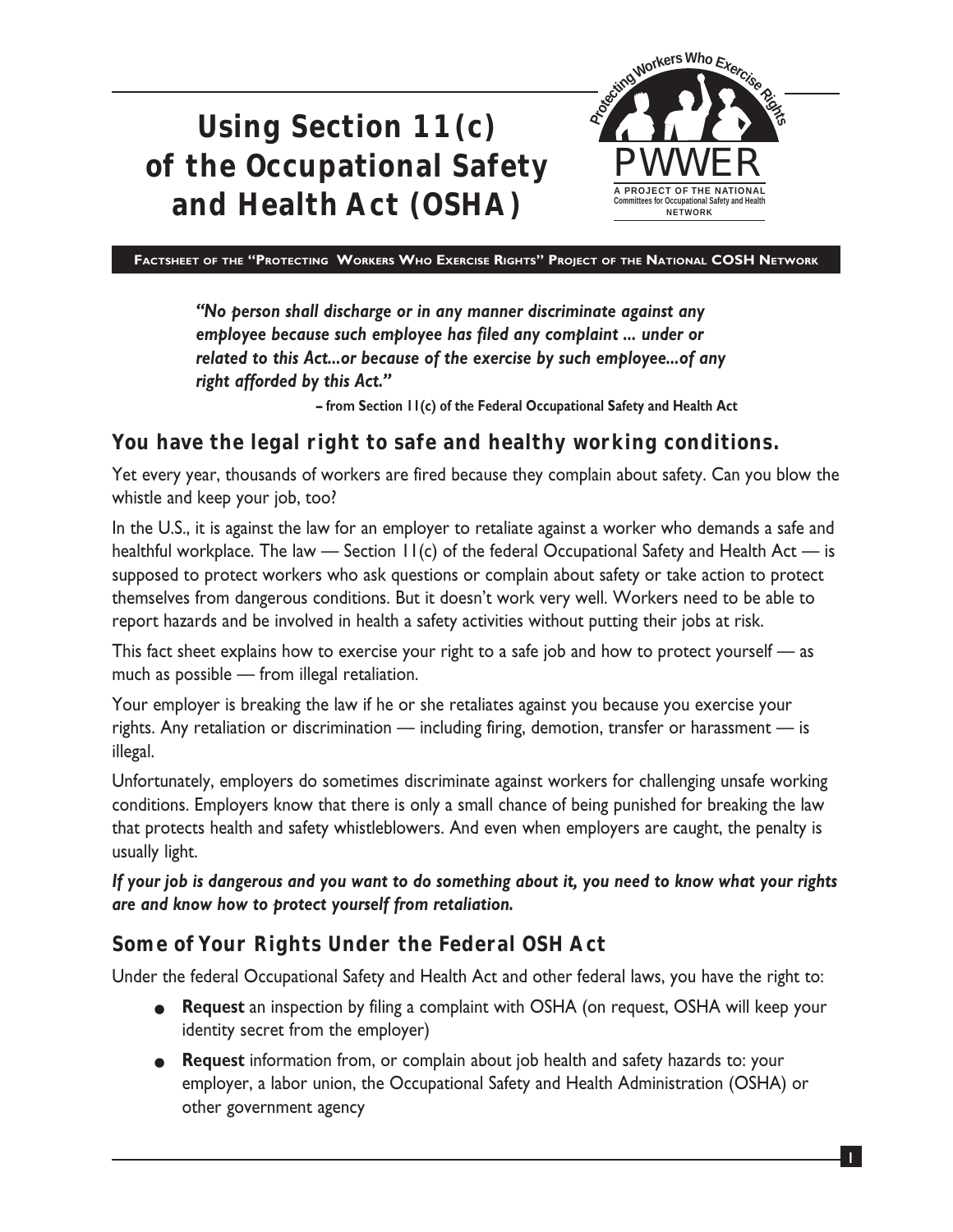- **Request and receive** information from your employer about hazards you may be exposed to, including Material Safety Data Sheets (MSDSs) for hazardous materials you work with
- **Request and receive** information about precautions to take when working with potentially hazardous materials or equipment
- **Refuse** an assignment that a "reasonable person" would see as creating "a real danger of death or serious injury," when there is not enough time to file an OSHA complaint and when you have requested that your employer correct the condition, but it remains dangerous. *NOTE: While legal rights should (but often do not) protect work refusals, workers should remember that it is possible to get another job, but not another life.*
- **Discuss** health or safety matters with other workers
- **Request and receive** results of air sampling, noise monitoring or any other health and safety testing
- **Respond** to questions from an OSHA inspector and point out hazards to the inspector, including telling the inspector about past accidents or illnesses and informing the inspector if your employer has temporarily eliminated hazards during the inspection
- **Request and receive** information about procedures to be followed if you are involved in an accident or are exposed to toxic substances
- **Participate** in union activities concerning health and safety matters
- **Talk privately** with an OSHA inspector on a confidential basis
- **Tell an inspector** whether your employer has been notified of hazards and whether you have received training for hazardous work
- **Have an employee representative** accompany an OSHA inspector during an inspection

## **If you need help exercising an OSHA right or filing a complaint for retaliation, contact:**

- ☎ **Your local union** (if you have one) **—** or the union's national headquarters. If there is no union for you to contact, your options include calling:
- ☎ **A Committee on Occupational Safety and Health (COSH)** There are COSH groups in more than 25 U.S. cities. If you can't locate one near you, call 212-627-3900.
- ☎ **The Government Accountability Project** Telephone 202-408-0034; e-mail gap@erols.com
- ☎ **OSHA (toll-free)** contact the nearest OSHA office by dialing 800-321-OSHA. You will be prompted to press "1" to file a complaint. You will be prompted to press the ZIP code of your location. You will be connected to the local OSHA office.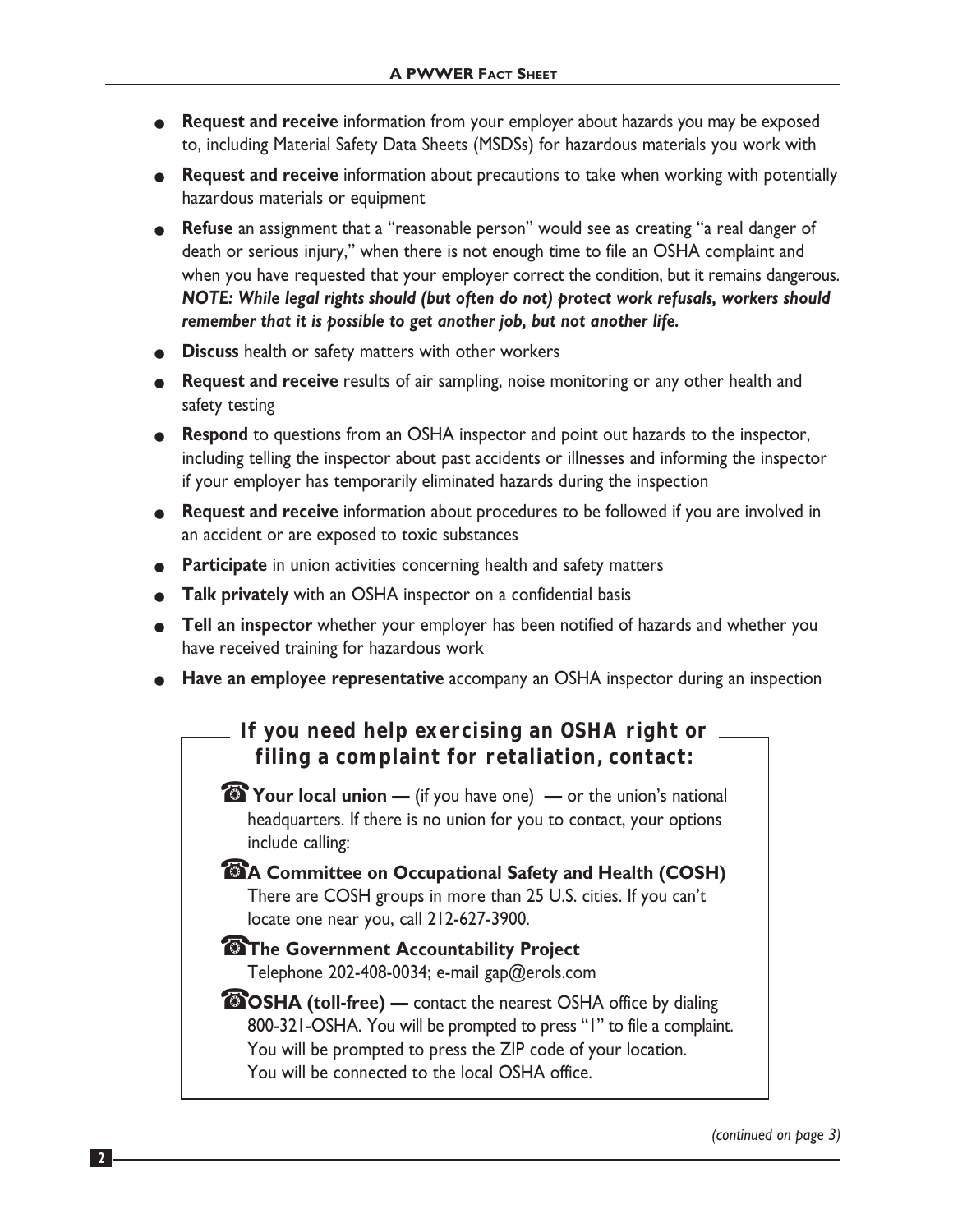# **How To File A Complaint About Retaliation for Health and Safety Activities**

Complaints about retaliation can be filed with OSHA in a face-to face conversation or by telephone, but it is much safer to **file by certified mail** (return receipt requested), because you will then have a record that the complaint was received by the agency. Your 11(c) complaint should be a brief letter, with a statement of who your employer is, what OSHA right you exercised before your employer retaliated against you, what your employer did to you, and when you discovered (or suspected) your employer was retaliating against you. There is no official form for a complaint to be filed with OSHA . Do not send copies of documents or other evidence with your complaint, but do describe any evidence you have.

You can file an 11(c) complaint yourself, or **you can authorize a representative** (such as your union, a COSH group or anyone who you designate) to do it for you. An 11(c) complaint can be filed with any OSHA official or at any OSHA office. You can find the address of a nearby OSHA office in the telephone book, under U.S. Labor Department, Occupational Safety and Health Administration.

The first thing OSHA will do is check whether your 11(c) complaint falls under the law against retaliation.

#### **Your complaint should answer these questions:**

- **What OSHA right did you exercise before your employer retaliated against you?** For a complaint to fall under  $H(c)$ , the retaliation must be in response to your having used a right that is protected by OSHA (see "Some of Your Rights under the Federal OSH Act," above).
- **When did you discover that your employer retaliated against you?** You must file the 11(c) complaint within 30 days of when you learn that your employer punished you for exercising an OSHA right. If your employer concealed the real reason for the retaliation from you, the 30-day period does not begin until you learn the reason for the punishment.

If your 11(c) complaint was filed more than 30 days after you learned why you were punished, or if the punishment was not related to your exercise of an OSHA right, OSHA will toss it out. For example, if your complaint says you were fired because you refused to wear a hard hat, OSHA will close the case, because there is no right under OSHA to refuse to wear appropriate personal protective equipment.

If your complaint alleges something that could be a violation of the law, OSHA will assign an investigator to the case. The investigator will interview you to obtain a detailed description of what happened, which will be written down as a statement for you to sign. **You should give the investigator the names of any witnesses who can confirm your allegations and any additional evidence.**

If OSHA decides you don't have a case, the investigator will contact you before the case is officially closed. If you have new information to add, you should do so. If you agree with OSHA's reason for refusing your complaint, OSHA will close the case. If you tell the investigator you do not agree with OSHA's decision to close the case, OSHA will investigate further, until it can fully document the reasons for its decision, or until it decides you have a valid case.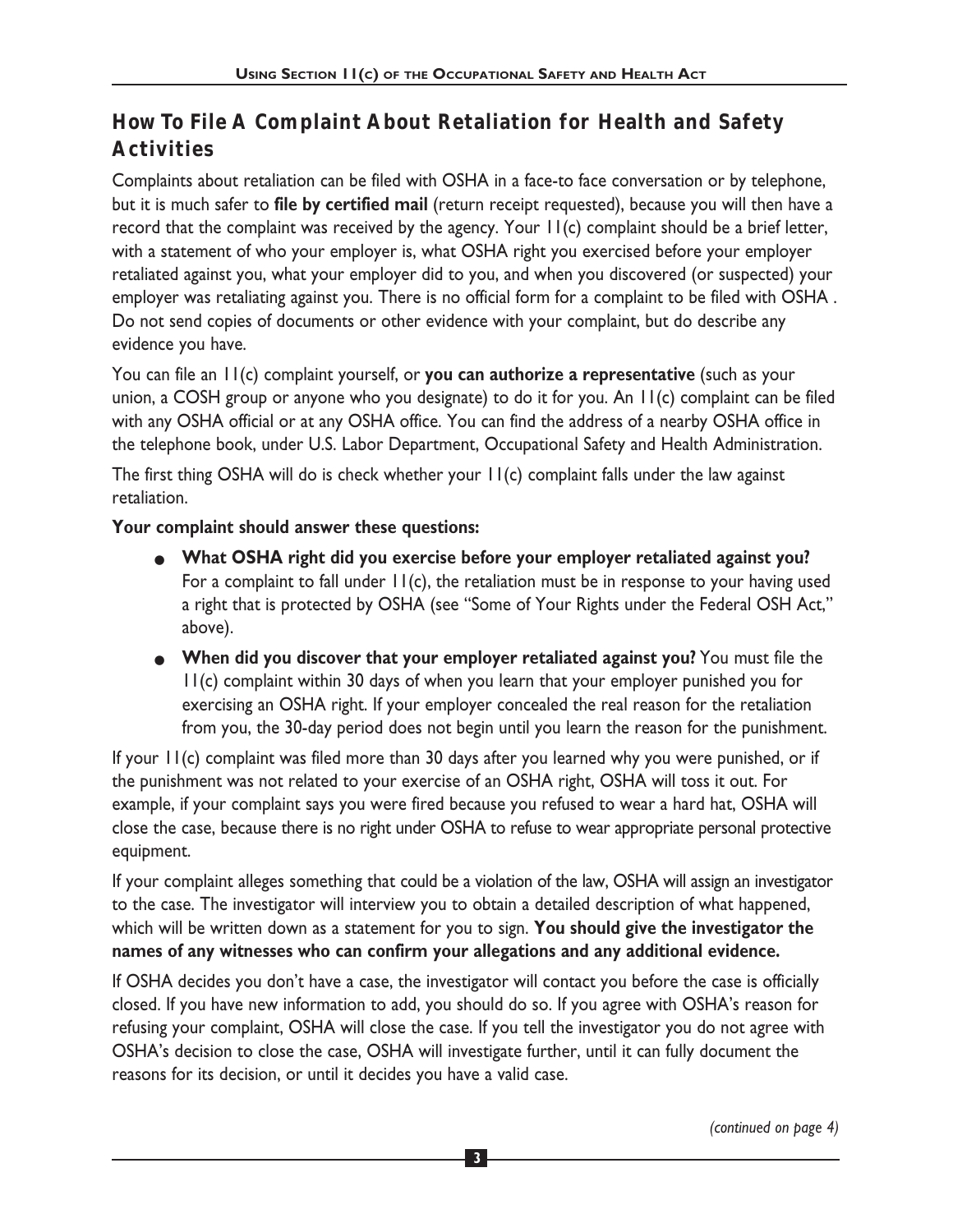### **How To Follow Up on A Complaint About Retaliation**

After the investigator interviews you and obtains your signed statement, he or she will prepare a letter informing your employer that OSHA is investigating your 11(c) complaint. Usually, the investigator will deliver the letter to your employer by hand, and will immediately interview any witnesses who are in the workplace. When the investigator interviews managers, the employer or his representative can be present, but interviews with non-managers will be conducted privately. The investigator will ask the witnesses for signed statements.

The investigator will interview your employer, too. Your employer might claim you were punished for another reason, such as lateness. In that case, the inspector will ask to see records that document such charges. Your employer cannot use something you've done as an excuse for punishing you when you exercise an OSHA right. For example, if your employer has knowingly allowed you to do something in the past (such as leaving work early), your employer would be violating the law by deciding to punish you for doing the same thing after you raise a health and safety issue. If your employer knows that several workers are all doing the same thing wrong, he or she can't legally single out for punishment the one worker who has been involved in job safety and health activities. But if your employer can prove that you were punished for a reason unrelated to the exercise of your OSHA rights, the investigation will be closed.

OSHA looks for the following elements in deciding whether an  $H(c)$  complaint has "merit":

- If "protected activity" occurred [ie. which OSHA right(s) did a worker engage in?]
- If "adverse action" (employer retaliation) occurred
- If the employer was aware that the worker engaged in "protected activity" (exercised OSHA rights)
- If there is a connection between the "protected activity" and the employer's "adverse action"

OSHA will also look for signs of "employer animosity" or anger directed at you related to the "protected activity." OSHA also considers an 11(c) case to be stronger if the retaliation occurred close in time after the "protected activity" took place.

When the investigation is over, the investigator will explain the conclusion to you and answer any questions. If OSHA contends there is not enough evidence to prove your complaint, the agency will close the case and send you a letter stating why. If you disagree with OSHA, you have 15 days to send an appeal to: Office of Investigative Assistance, U.S.D.O.L.– OSHA, Room N 3603, 200 Constitution Ave., NW, Washington, D.C. 20210.

If the OSHA investigation determines that you were punished for exercising an OSHA right, OSHA may begin to negotiate a settlement with your employer immediately. In that case, OSHA may ask your employer to restore to you whatever was illegally taken away, such as rescinding a demotion, transfer or dismissal, including payment of lost wages and fringe benefits.

If OSHA comes to an agreement with your employer over how to settle the case, OSHA will almost always ask if you will join in the agreement. If you will, then the case is settled. If you will not agree to the terms that OSHA and your employer agree on, OSHA has the power (which it seldom uses) to settle the case unilaterally, without your agreement. *(continued on back, page 6)*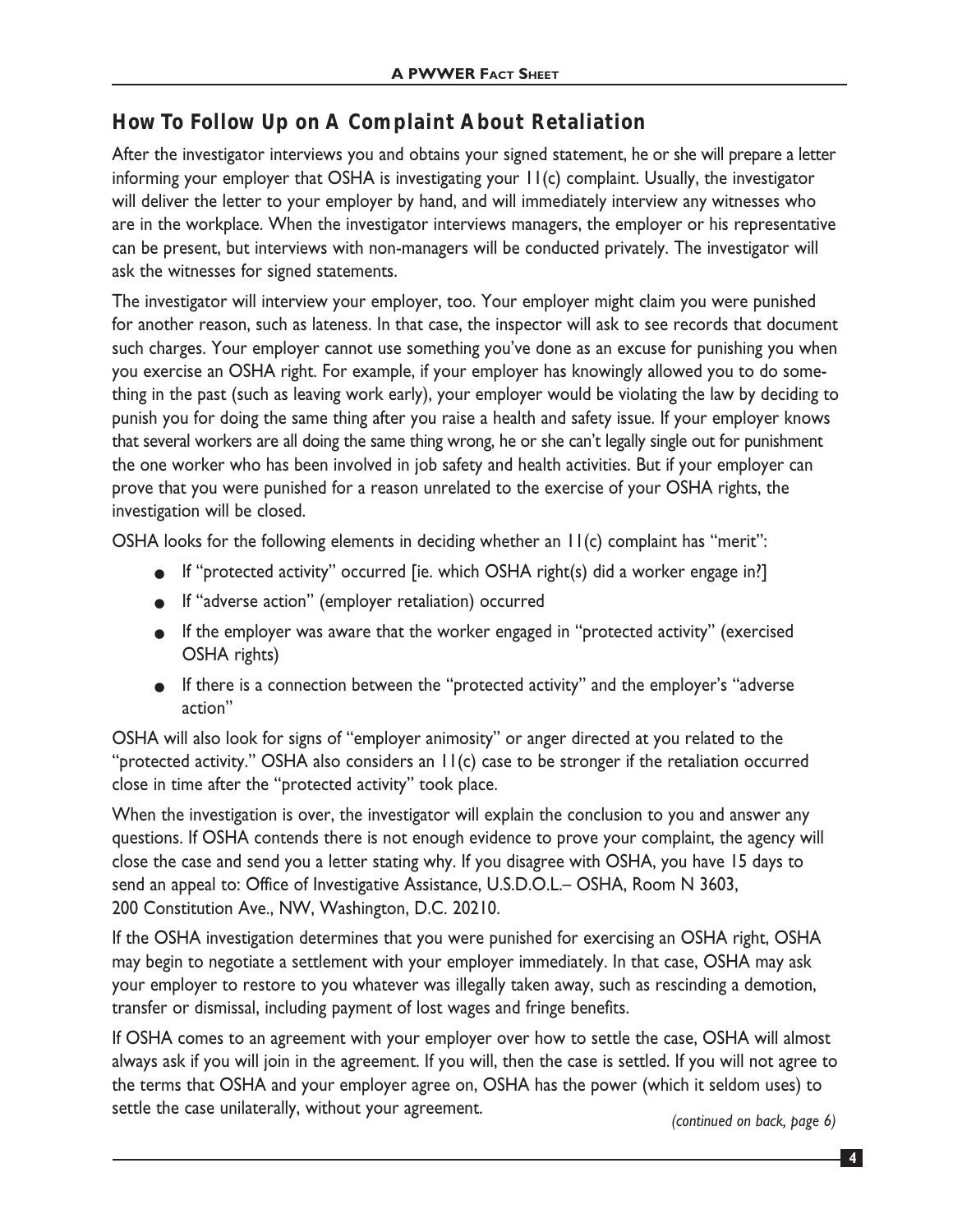# **Six Steps to Prevent Retaliation When You Exercise Your OSHA Rights**

**And Defend Against Retaliation If Prevention Doesn't Work**

- **Ask yourself if you are prepared for an antagonistic response before you take action**, even if you don't anticipate a hostile reaction. You may not expect it, but you should not allow yourself to be caught off guard by a harsh response to a simple question or complaint about safety. **1**
- **Join with co-workers:** Union members are in a much better position to enforce their rights **2** Join with co-workers: Union members are in a much better position to enforce their rights than individual workers. Even if you are not in a union, you will be on firmer legal ground to fight retaliation if you join with at least one other co-worker in raising questions or complaints about safety. Under the National Labor Relations Act, actions taken by more than one worker may be eligible for protection because they are "concerted activity."
- S Chart your course carefully: Always raise health and safety questions with your union first, if you belong to one. If possible, contact resources (your union, COSH group, etc.) for assistance you belong to one. If possible, contact resources (your union, COSH group, etc.) for assistance before you take action. If you don't have a union and you anticipate a hostile reaction, talk with at least one co-worker, a "COSH" group and/or a lawyer who knows labor law. Your employer might respond positively to a question or suggestion about safety, but *you should prepare in advance for a hostile response, no matter how unlikely it might seem.*
- **Consider complaining to the government, not your employer:** You may give yourself some protection by making your safety complaint to a government agency, such as OSHA or your local Fire Department or Health Department, instead of to your employer. An employer who first learns about a safety complaint from an official investigation may hesitate to retaliate because the government is already investigating. However, complaining to the government first is no guarantee against retaliation. **4**
- **Keep good records in a safe place:** Keep dated notes of details, and the names of witnesses.<br>If your employer responds orally, make a note of what is said, when and by whom, and the If your employer responds orally, make a note of what is said, when and by whom, and the names of any witnesses. It is a good practice to keep your notes on consecutive pages in a bound notebook, so they will be more useful if you need to use them as evidence. Keep copies of any documents you send or receive. If you have not been keeping records and you find yourself in the middle of a struggle over safety, or if your employer retaliates against you over a health and safety matter, *write down everything that has happened until that time,* with as much detail as possible. *Keep records away from the workplace.* If your employer retaliates against you, you could be prevented from retrieving anything from the job.
- **Don't miss deadlines:** If you have been retaliated against for exercising an OSHA right (or if **6** Don't miss deadlines: If you have been retaliated against for exercising an OSHA right (o you think you might have been, but aren't certain) **you have only 30 days to file** an 11(c) complaint with OSHA. The 30 days begin when you become aware that you have been punished for exercising an OSHA right, which could be later than the time you were punished, if the true reason for the punishment was concealed. If your 30-day deadline is about to expire, you can file your initial complaint by telephoning any OSHA office and saying that you want to file an 11(c) complaint. Give OSHA the basic facts of the case and be sure to get the name of the person who takes the information from you. Your complaint will be logged in as of the date of the call, and an OSHA investigator should contact you.